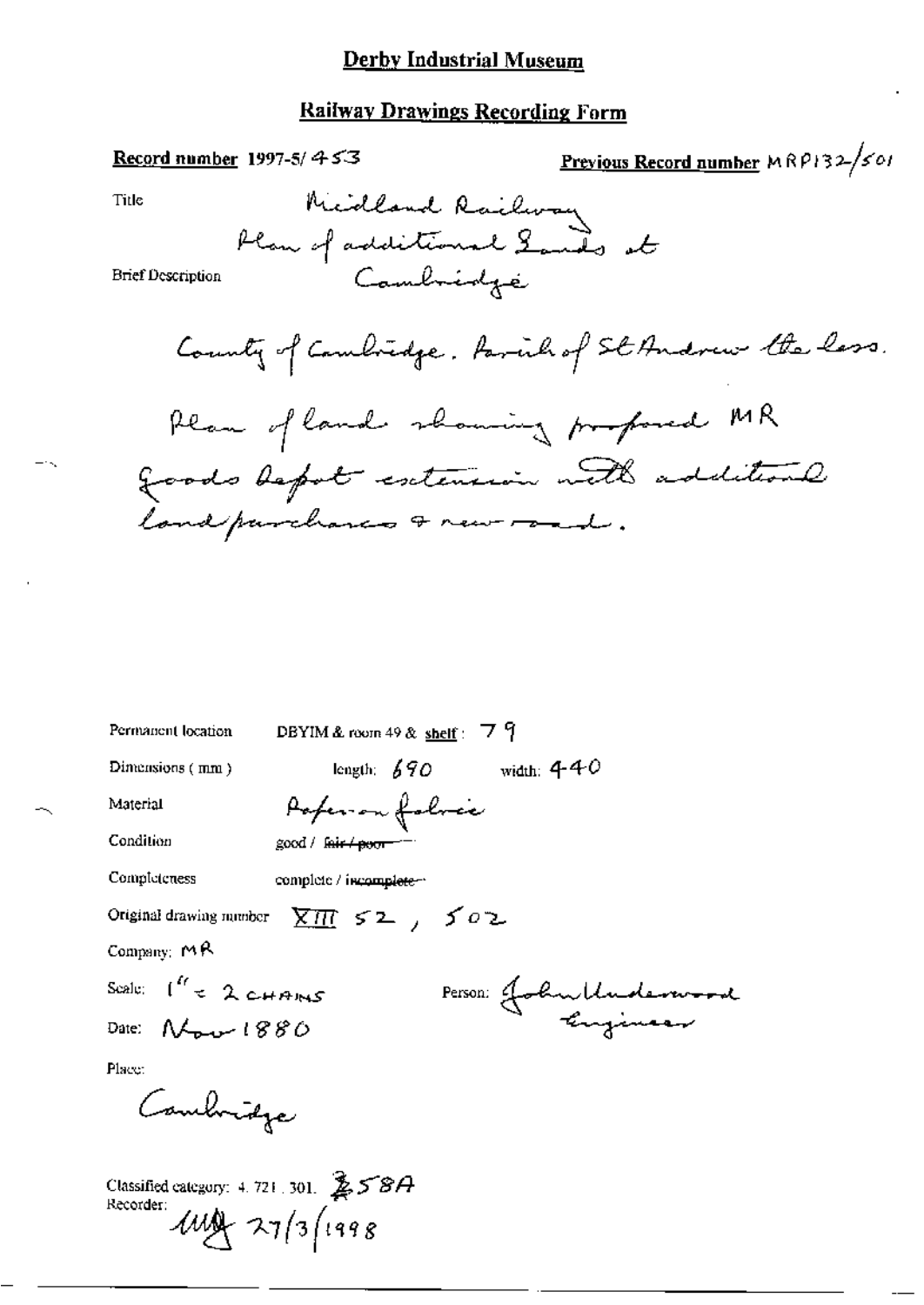### **Railway Drawings Recording Form**

**Previous Record number** CAT. Record number  $1971 - 384/367$ , Tide MIOLAND AALLWAY SESSION 1909 ADDITIONAL LANDS AT CAMBRIDGE **Brief Description** County of Combichge Borough of Combridge. Plan showing MR Mill Road Goods Depot and area of land, impuls, required.

Permanent location

DBYIM & room 49 & shelf: {15

Dimensions  $(mm)$ 

length:  $765$  width:  $510$ 

Material

Condition

Paper good / fair / poor

Completeness

complete / incomplete-

Original drawing number

Company:  $M$  $R$ 

Scale:  $1'' = 500''(4.1.66')$ 

Date:  $N_{\text{max}}$  1908

Person WBWorldington  $\overline{D}$ 

Place:

Cambridge

Classified category: 4, 721, 301,  $58A$ Recorder  $\text{tree}$  2.6/1/2002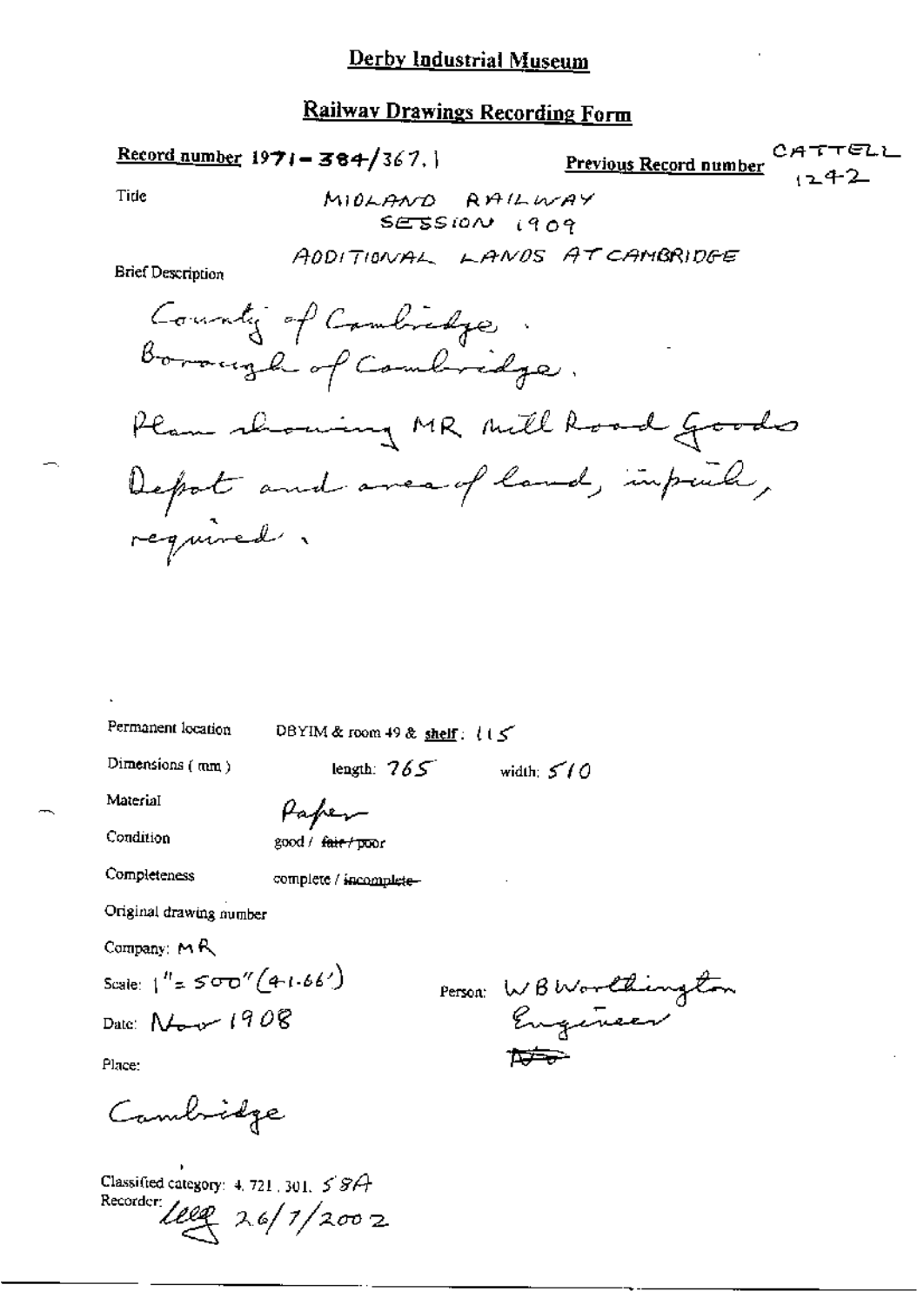# Railway Drawings Recording Form

Record number  $1971 - 384/367.2$ 

<u>Previous Record number</u>

 $CATTELL$ <br> $1249$ 

Title

жX,

**Brief Description** 

 $Tracting$  of 1971-384/367.2

| Permanent location      | DBYIM & room 49 & shelf: $   \le$ |  |  |
|-------------------------|-----------------------------------|--|--|
| Dimensions $(mn)$       | length: $765$ width: $570$        |  |  |
| Material                | Tracing paper                     |  |  |
| Condition               | good / fair / poor.               |  |  |
| Completeness            | complete / incomplete             |  |  |
| Original drawing number |                                   |  |  |
| Company: MR             |                                   |  |  |
| Scale: $\pm$ 500        | Person:                           |  |  |
| Date: 1908              |                                   |  |  |
| Place:                  |                                   |  |  |
| Cambridge               |                                   |  |  |

Classified category: 4.721.301.58A<br>Recorder:<br> $\mu$ ee 26/7/2002